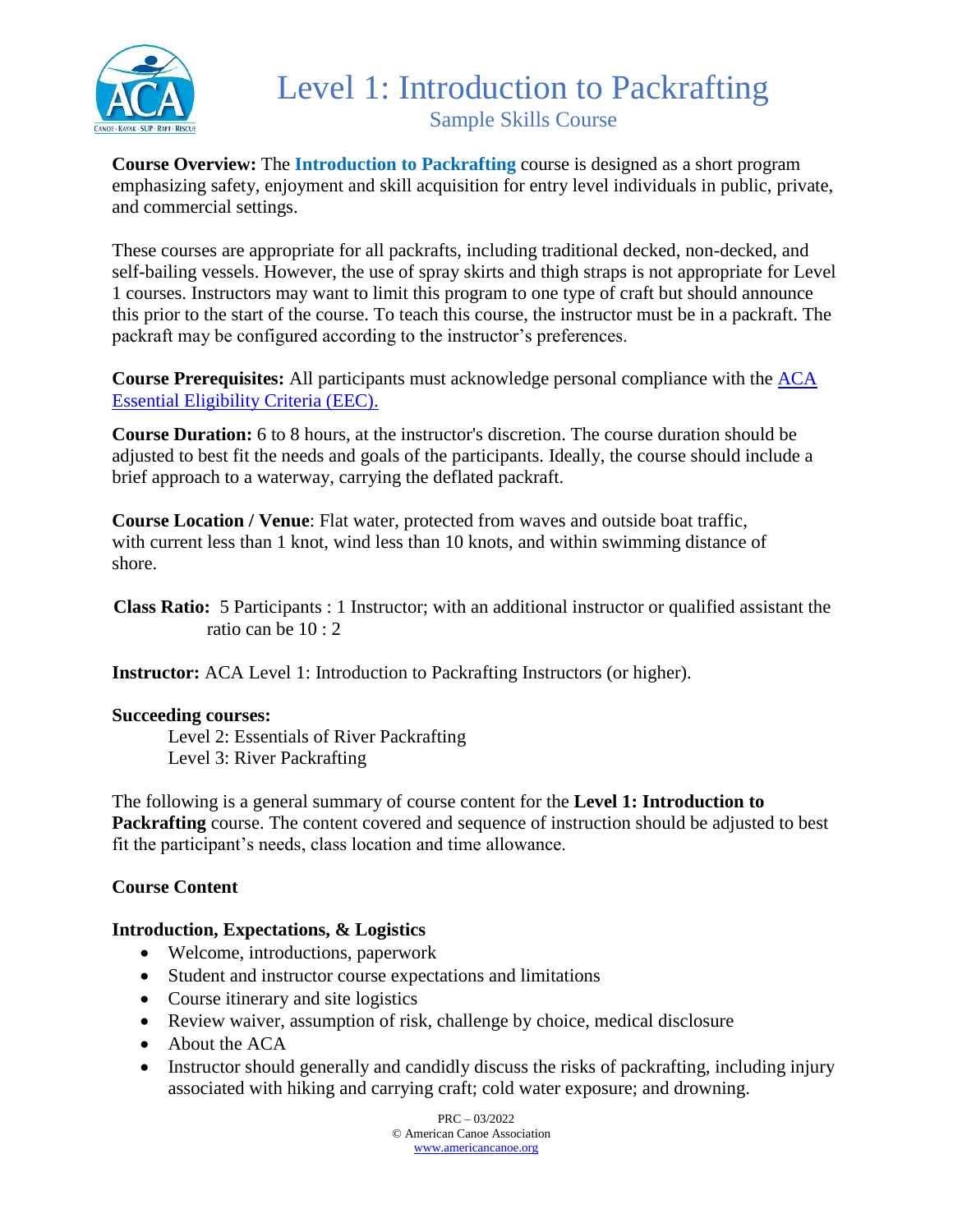

# Level 1: Introduction to Packrafting

#### Sample Skills Course

- PFD policy (always wear on water)
- Appropriate personal behavior
- No alcohol/substance abuse
- Proper etiquette on and off the water
- Respect private property
- Practice "Leave No Trace" ethics
- Promotion of a packraft "Culture of Safety"

#### **Preparing to Depart**

- Discuss weather conditions, forecasts, and other environmental hazards (wind, water, weather, waves, open water crossings, approach)
- Evaluate hazards to navigation
- Discuss importance of developing good judgment and group responsibility for a trip
- Evaluate individual's ability, water comfort, and confidence prior to trip
- Warm up and stretching to reduce injury
- Discuss and practice storing, packing, inflating, deflating and transporting a packraft
- Review proper techniques to safely carry and transport both inflated and deflated packrafts
- Review life jackets appropriate for the operator's size, packraft, and activity, assuring all others in the group are properly wearing their life jacket
- Inspect the packraft and all safety equipment to meet state, federal, and local requirements for the vessel and activity
- Describe and follow safe boating practices (behavior, substance abuse, on water and land etiquette, leave no trace ethics)
- Review elements of a float plan (Who, What, When, Where, filing practices)
- Review personal equipment needed for the packraft, activity and environment
- Prepare packraft for departure: stowing gear securely, and ensuring it is balanced
- Review packraft rigging methods, discuss entanglement or snag/entrapment hazards
- How to hold the paddle in correct orientation and grip for effective paddling
- Describe the unique characteristics of packrafting, including the importance of proper footwear and thermal protection for approaches and paddling
- Describe techniques to manage tube deflation and to perform field repairs of packrafts

#### **Maneuvers:**

#### **To be performed with appropriate and efficient strokes, while maintaining the trim and balance of the craft:**

- Enter and launch packraft from shore in a controlled manner, checking for clear departure
- Propel the packraft forward in a straight line 15-20 boat lengths
- Stop the packraft within two boat lengths
- Move the packraft backwards 3-4 boat lengths
- Turn the packraft from a stationary position 180° to the right and left
- Move the packraft sideways 10 feet (3 meters) to each side
- Propel the packraft in a figure of 8 course around markers 3-4 boat lengths apart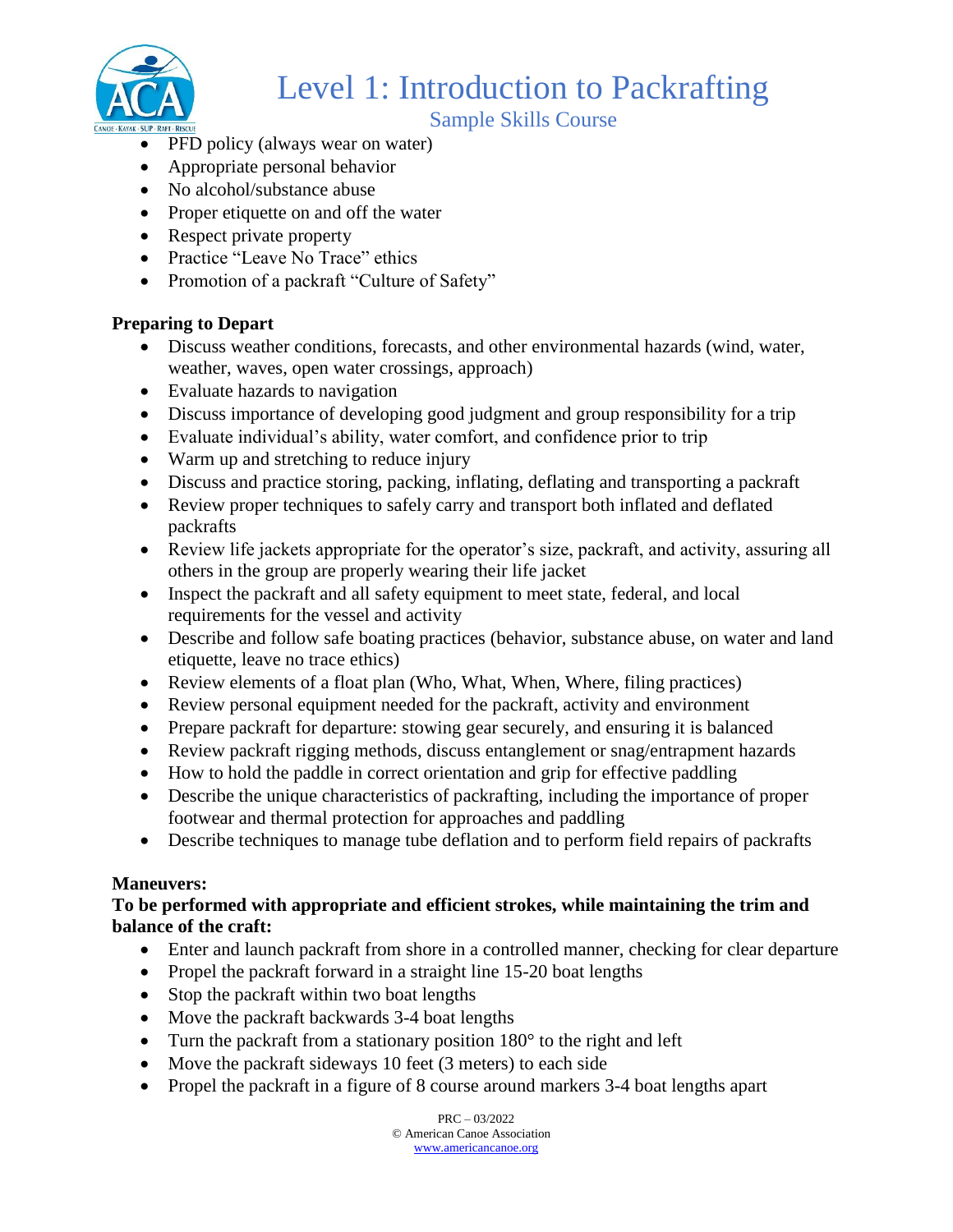

### Level 1: Introduction to Packrafting Sample Skills Course

- Turn the packraft while maintaining forward motion 90° to the right and left
- Arrive at destination point, checking for clear approach, and exit the packraft in a controlled and safe manner

#### **Technical Knowledge:**

Review paddling equipment, terminology (packraft and paddle), maintenance and care of gear

- Instructor review of additional personal and group gear, including, but not limited to:
	- o Environmental supplies (food, water, appropriate clothing, sunscreen, etc.)
	- o Navigational and signaling tools (maps, charts, whistle, etc.)
	- o Safety and rescue tools
	- o Repair kit
	- o First aid kit (appropriate to training)
	- o Map and compass, trail guide
- Review the dangers of paddle sports and how to plan an appropriate course to avoid potential hazardous situations.
- Avoidance and prevention of cold water shock and hyperthermia by choosing proper clothing; recognizing and treating early symptoms; 1-10-1 rule.
- Recognize the importance of hydration
- Recognize and appropriately use communication (paddle/oar and whistle) signals
- Review basic navigational rules for inland waterways
- Develop awareness of the group and effective on water management techniques
- Describe best paddling practices: posture, balance, awareness of body-packraft-blade relationship
- Secure the packraft and equipment before leaving unattended, with attention paid to environment and conditions

#### **Safety and Rescue:**

- Demonstrate awareness of rescue priorities: people, packraft, paddle, gear
- Use safe progressions T-RETHROG (Talk, Reach, THrow, ROw, Go) including throwable floating aid or throw bag use
- Describe the responsibilities of: the group, rescuer, swimmers
- Identify and demonstrate the use of appropriate rescue and safety gear for the craft and planned activity
- Exit the craft after capsize, using proper body position and contact with the craft and paddle.
- Rescue self and the packraft using an effective self-rescue technique (e.g., swim self and boat to shore, or deep-water reentry).
- Rescue a person in the water and capsized packraft using appropriate techniques and equipment for the craft (bailers, pumps, paddle floats, tow lines, etc)
- Perform assisted rescues: boat over boat or side by side or T-rescue or others appropriate to conditions
- Perform assisted re-entry: heel hook or rescue sling or paddle floats or others appropriate to conditions
- Techniques for bulldozing or towing a packraft or swimmer to shore